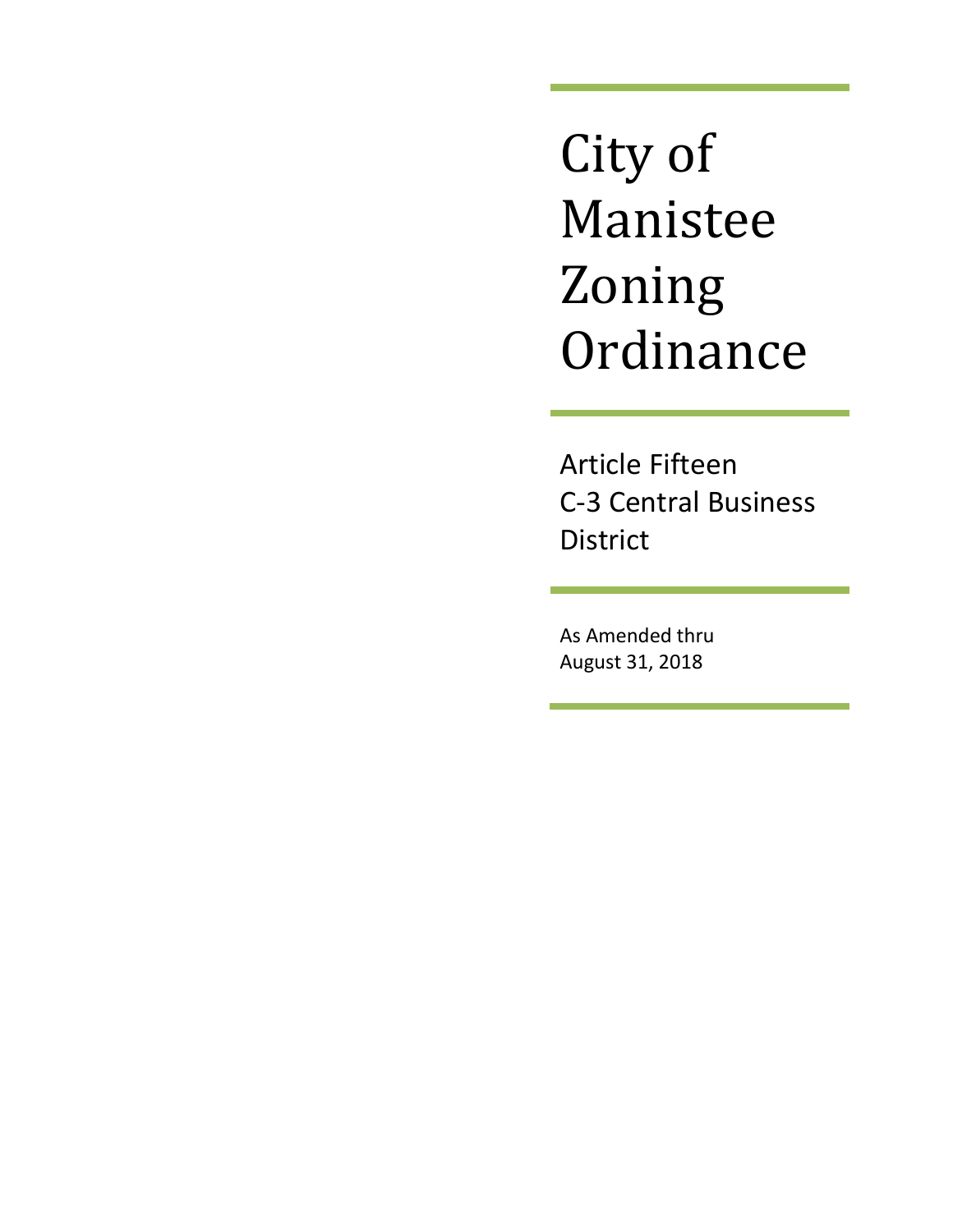# **ARTICLE FIFTEEN C-3 CENTRAL BUSINESS DISTRICT**

#### **SECTION 1500 PURPOSE AND INTENT**

It is the intent of this District to protect and strengthen the commercial core of the City of Manistee as a regional and specialty shopping, service and entertainment area; to encourage a broad range of compatible retail, service, entertainment and residential uses formed vibrant, walkable and attractive districts in concert with the objectives of the Master Plan and Downtown Development Authority Plan; while establishing standards to manage traffic and parking, operational impacts, parking and shared parking, loading/unloading area, landscaping, and building form intended to complement existing commercial uses and surrounding residential neighborhoods.

| <b>PERMITTED USES</b>                             | • Uses similar to uses permitted by right, subject                                                                              |  |  |
|---------------------------------------------------|---------------------------------------------------------------------------------------------------------------------------------|--|--|
| Accessory buildings with floor area less than or  | to Section 530                                                                                                                  |  |  |
| equal to the footprint of the principal structure | ♦ Veterinary Clinic                                                                                                             |  |  |
| Accessory uses related to uses permitted by       | Wind Energy Convesrion System, Accessory                                                                                        |  |  |
| right                                             | subject to <b>Section 515.G</b>                                                                                                 |  |  |
| ♦ Animal Grooming                                 |                                                                                                                                 |  |  |
| Community Garden, subject to <b>Section 534</b>   | <b>SPECIAL USES</b>                                                                                                             |  |  |
| Convenience Store w/o fuel pumps                  | Accessory buildings with floor area greater than<br>٠                                                                           |  |  |
| Day Care, Commercial                              | the footprint of the principal structure                                                                                        |  |  |
| Day Care, Group                                   | Accessory uses related to special uses<br>٠                                                                                     |  |  |
| <b>Duplex</b>                                     | <b>Adaptive Reuse</b><br>٠                                                                                                      |  |  |
| Dwelling, Accessory                               | Bed & Breakfast<br>٠                                                                                                            |  |  |
| Dwelling, Lower Floor Accessory                   | <b>Contractor's Facility</b><br>٠                                                                                               |  |  |
| Dwelling, Street/ Ground Floor Accessory          | Drive-through Establishment<br>٠                                                                                                |  |  |
| • Dwelling, Upper Story Accessory, subject to     | Dwelling, Multiple unit<br>٠                                                                                                    |  |  |
| Section 1504                                      | Home Occupation, Major                                                                                                          |  |  |
| <b>Eating and Drinking Establishment</b>          | Marina<br>٠                                                                                                                     |  |  |
| <b>Educational Facility</b><br>٠                  | Planned Unit Development<br>٠                                                                                                   |  |  |
| <b>Financial Institution</b>                      | Uses similar to permitted special uses                                                                                          |  |  |
| Gallery or Museum                                 |                                                                                                                                 |  |  |
| Home Occupation, Minor, subject to <b>Section</b> | <b>SPECIAL USES</b>                                                                                                             |  |  |
| 1847, B, 1.                                       | <b>Requires Key Street Frontage</b>                                                                                             |  |  |
| Hotel                                             | Motel                                                                                                                           |  |  |
| Laundry and Dry-Cleaning                          | Place of Public Assembly Large                                                                                                  |  |  |
| <b>Medical or Dental Office</b>                   |                                                                                                                                 |  |  |
| ♦ Mixed Use Development                           | [Annotation: Community Garden was added as a Permitted Use<br>by Amendment Z11-06, effective 9/25/11]                           |  |  |
| ♦ Outdoor Recreation, Park                        | [Annotation: Wind Energy Conversion System, Accessory was                                                                       |  |  |
| ◆ Parking Facility, Public                        | added as a Permitted Use by Amendment Z11-08, effective                                                                         |  |  |
| <b>Personal Service Establishment</b>             | 12/28/11<br>[Annotation: Mixed Use Development was changed from a                                                               |  |  |
| ◆ Place of Public Assembly, Small                 | Special use to a Permitted use by Amendment Z17-04, effective                                                                   |  |  |
| <b>Professional Office</b><br>٠                   | $6/16/17$ ]                                                                                                                     |  |  |
| <b>Professional Service Establishment</b>         | [Annotation: Animal Grooming, Day Care Commercial, Day Care                                                                     |  |  |
| <b>Retail Business</b><br>٠                       | Group, Dwelling Accessory, Educational Facility, Motel, Tattoo<br>Parlor and Veterinary Clinic were ADDED as a Permitted use by |  |  |
| Sports and Recreation Club                        | Amendment Z18-07, effective 08/31/18]                                                                                           |  |  |
| <b>Studio for Performing and Graphic Arts</b>     | [Annotation: Motel was ADDED as a Special Use (requires key                                                                     |  |  |
| Subdivision, Plat or Condo (of permitted uses)    | street frontage by Amendment Z18-07, effective 08/31/18]<br>[Annotation: Duplex, Laundry and Dry-Cleaning, Parking Facility,    |  |  |
| <b>Tattoo Parlor</b>                              | Public and Sports and Recreation Club (requires key street                                                                      |  |  |
| Theater                                           | frontage) were changed from a Special use to a Permitted use by<br>Amendment Z18-07, effective 08/31/18]                        |  |  |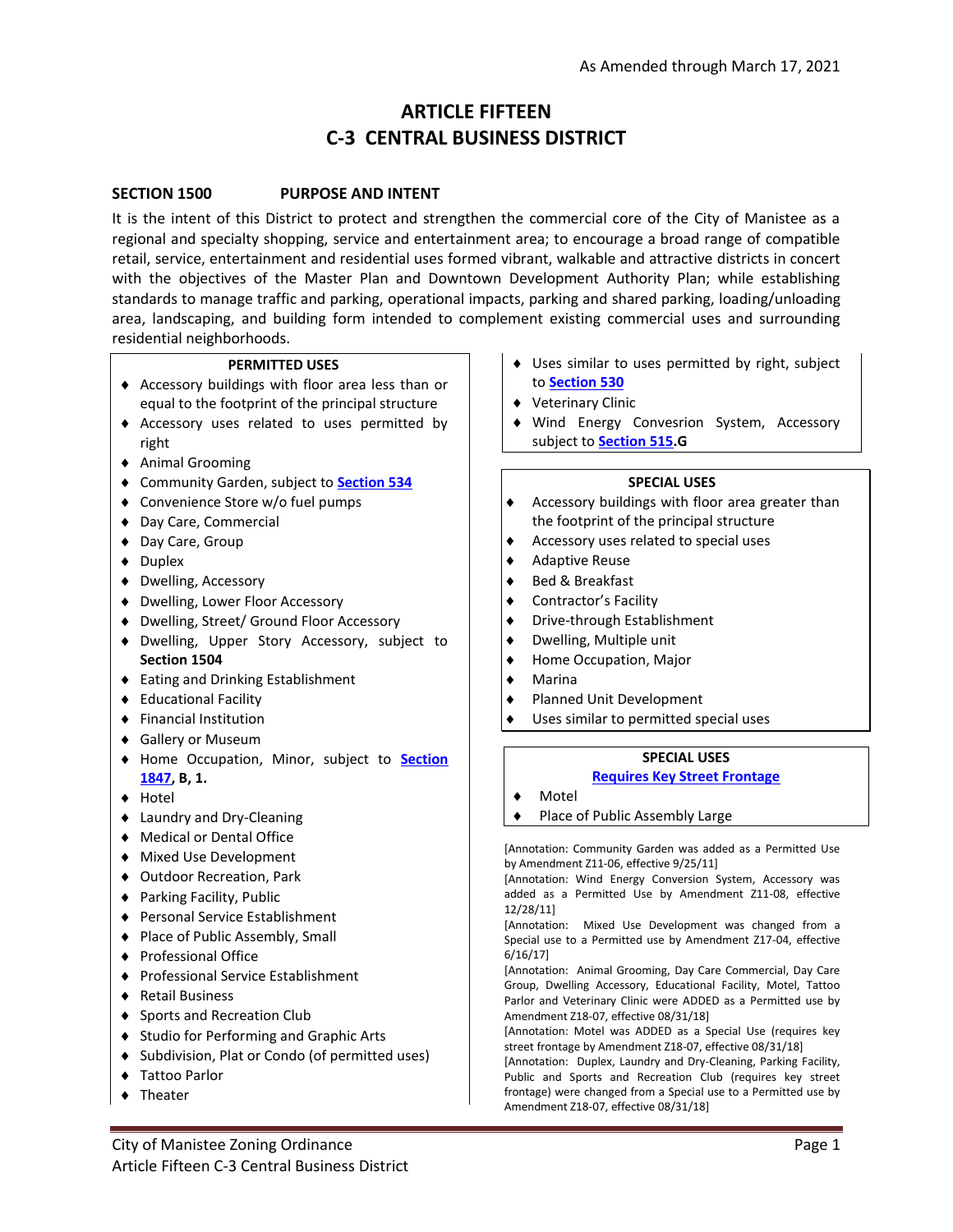#### **ADDITIONAL STANDARDS**

- Site Plan requirements subject to **[Section 2203](http://www.manisteemi.gov/DocumentCenter/View/1502)**, except for upper story dwellings, which are subject to **[Section 2201, A](http://www.manisteemi.gov/DocumentCenter/View/1521)**
- Vehicular Parking Space, Access and Lighting requirements subject to **[Section 514](http://www.manisteemi.gov/DocumentCenter/View/1434)**
- Landscaping requirements subject to **[Section 531](http://www.manisteemi.gov/DocumentCenter/View/1437)**
- Signage requirements subject to **[Article 21](http://www.manisteemi.gov/DocumentCenter/View/345)**
- Dumpster and Enclosures subject to **[Section 506](http://manisteemi.gov/DocumentCenter/View/3391)**
- Outdoor Lighting requirements, subject to **[Section 525](http://www.manisteemi.gov/DocumentCenter/View/1436)**
- U.S. 31 Corridor Overlay District requirements, subject to **[Article 19](http://www.manisteemi.gov/DocumentCenter/View/343)**

|  | <b>DISTRICT REGULATIONS (b)</b> |
|--|---------------------------------|
|--|---------------------------------|

| <b>Minimum Lot Area:</b>           | 2,500 sq. ft.          | <b>Minimum Lot Width:</b>   | 25 ft.            |
|------------------------------------|------------------------|-----------------------------|-------------------|
| <b>Maximum Dwelling Units/Acre</b> | (a)                    | <b>Max. Building Height</b> | 4 stories, or 50' |
| <b>Minimum Building Setbacks</b>   |                        | <b>Maximum Lot Coverage</b> | 100%              |
| Front <sup>(c)</sup>               | $0$ ft.                | <b>Waterfront Yard</b>      | 20 ft             |
| Side $(d)$ $(e)$                   | 0 or 4 ft. (each side) | <b>Minimum Living Area</b>  | 500 sq. ft.       |
| $Rear^{(e)}$                       | 6ft.                   |                             |                   |

- (a) Not more than three units per each fifteen hundred (1,500) square feet of building envelope
- (b) Except as may be permitted pursuant to **[Section 1870,](http://www.manisteemi.gov/DocumentCenter/View/1483)** Planned Unit Development.
- (c) Subject to **[Section 502,](http://www.manisteemi.gov/DocumentCenter/View/1433) G**
- $<sup>(d)</sup>$  Where a building is not proposed to be sited on the side lot line, a minimum yard of four (4) feet</sup> shall be provided.
- $(e)$  When a proposed commercial use is contiguous to a parcel in the R-1, R-2 or R-3 districts, the Planning Commission may require and additional buffer consisting of a ten (10) foot side and/or rear setback, a four (4) foot high landscaped berm or solid fence up to six (6) feet in height, or any combination thereof.

### **SECTION 1501 USES PERMITTED BY RIGHT**

The following uses of buildings and land shall be permitted within the C-3 District subject to the provisions of **[Article 22](http://www.manisteemi.gov/DocumentCenter/View/347)**, Site Plan Approval.

- A. Accessory buildings with floor area less than or equal to the footprint of the principal structure
- B. Accessory uses related to uses permitted by right, subject to **[Section 516](http://www.manisteemi.gov/DocumentCenter/View/1435)**
- C. Animal Grooming
- D. Community Garden, subject to **[Section 534](http://www.manisteemi.gov/DocumentCenter/View/1438)**
- E. Convenience Store, without fuel pumps.
- F. Day Care, Commercial
- G. Day Care, Group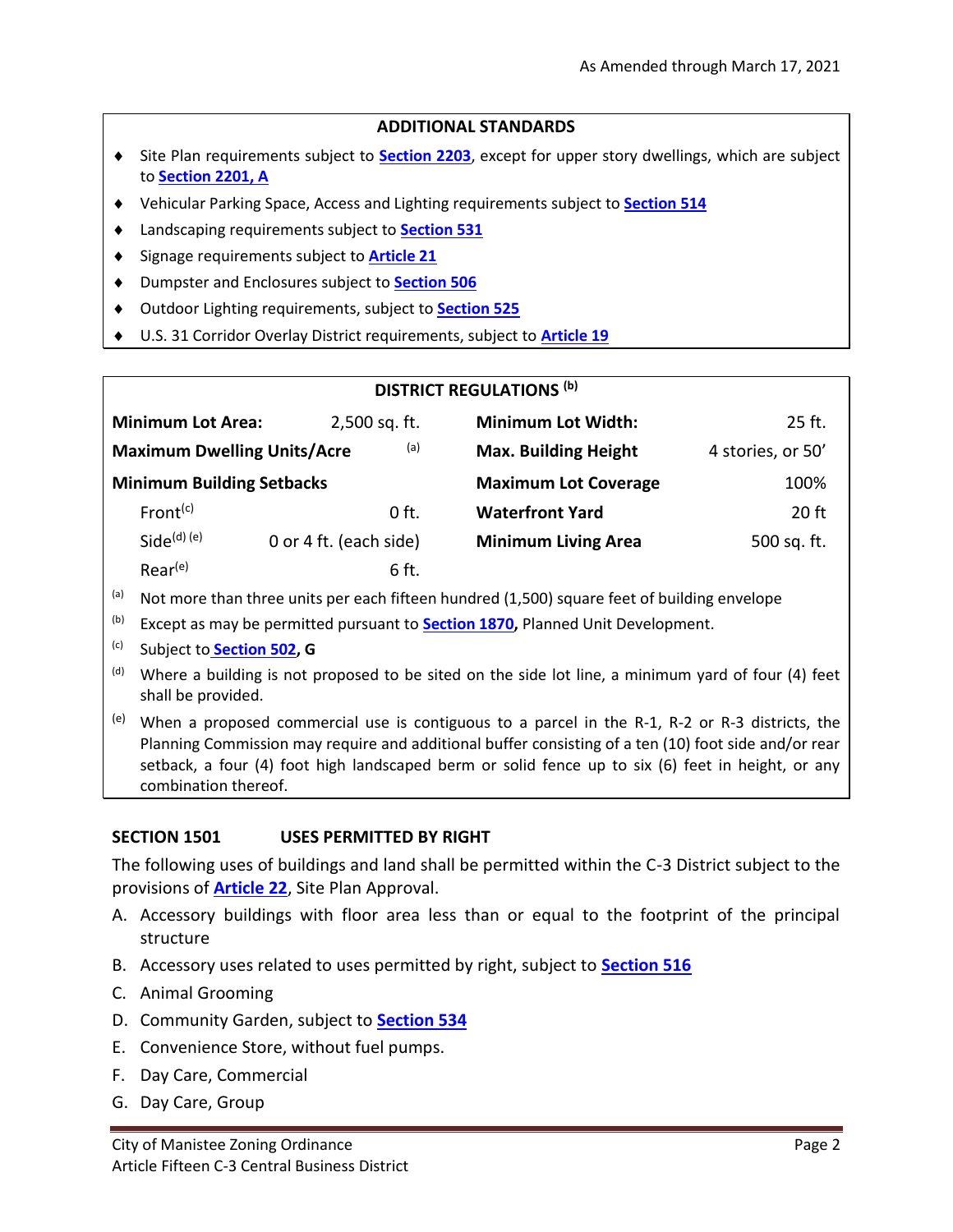- H. Duplex
- I. Dwelling, Accessory
- J. Dwelling, Lower Floor Accessory subject to **Section 1505**
- K. Dwelling, Street/ Ground Floor Accessory subject to **Section 1506**
- L. Dwelling, Upper Story Accessory subject to **Section 1504**
- M. Eating and Drinking Establishment
- N. Educational Facility
- O. Financial Institution
- P. Gallery or Museum
- Q. Home Occupation, Minor subject to **[Section 1847,](http://www.manisteemi.gov/DocumentCenter/View/1468) B, 1**
- R. Hotel
- S. Laundry and Dry Cleaning
- T. Medical or Dental Office
- U. Mixed Use Development
- V. Outdoor Recreation, Park
- W. Parking Facility, Public
- X. Personal Service Establishment
- Y. Place of Public Assembly, Small
- Z. Professional Office
- AA.Professional Service Establishment
- BB. Retail Business
- CC. Sports and Recreation Club
- DD.Studio for Performing and Graphic Arts
- EE. Subdivision, Plat or Condo (of permitted uses)
- FF. Tattoo Parlor
- EE. Theater
- FF. Uses similar to uses permitted by right, subject to **[Section 530](http://www.manisteemi.gov/DocumentCenter/View/1506)**
- GG. Veterinary Clinic

#### HH. Wind Energy Conversion System, Accessory, subject to **[Section 515.](http://www.manisteemi.gov/DocumentCenter/View/1503)G**

[Annotation: Community Garden was added as a Permitted Use by Amendment Z11-06, effective 9/25/11] [Annotation: Wind Energy Conversion System, Accessory was added as a Permitted Use by Amendment Z11-08, effective 12/28/11]

[Annotation: Mixed Use Development was changed from a Special use to a Permitted use by Amendment Z17-04, effective 6/16/17]

[Annotation: Animal Grooming, Day Care Commercial, Day Care Group, Dwelling Accessory, Educational Facility, Tattoo Parlor and Veterinary Clinic were ADDED as a Permitted use by Amendment Z18-07, effective 08/31/18]

[Annotation: Duplex, Laundry and Dry-Cleaning, Parking Facility, Public and Sports and Recreation Club (requires key street frontage) were changed from a Special use to a Permitted use by Amendment Z18-07, effective 08/31/18]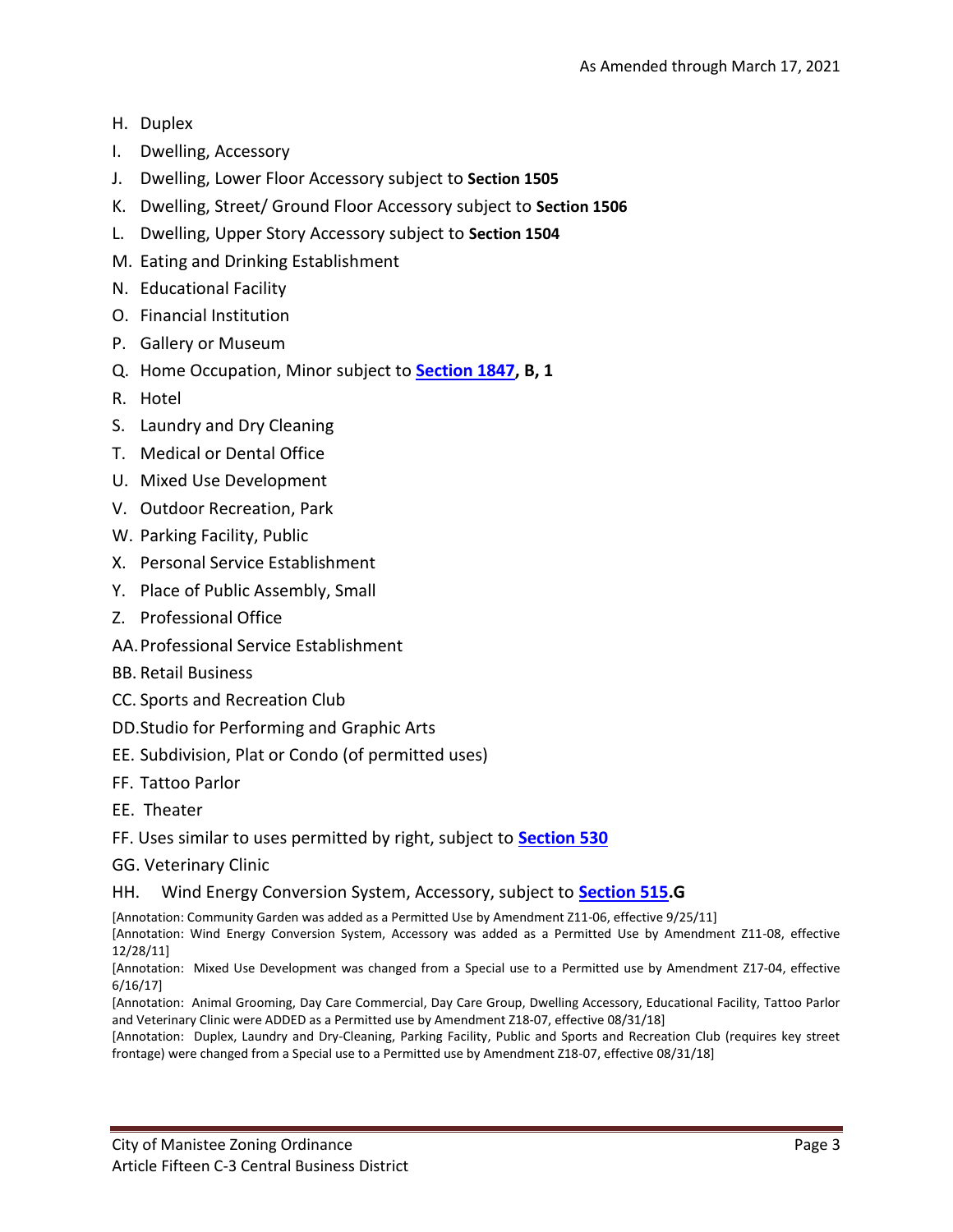### **SECTION 1502 USES PERMITTED BY SPECIAL LAND USE PERMIT**

The following uses of buildings and land may be permitted within the C-3 District, as special land uses subject to the provisions of **[Article 18](http://www.manisteemi.gov/DocumentCenter/View/342)**, special land use approval.

- A. Accessory buildings with floor area greater than the footprint of the principal structure, subject to **[Section 1804](http://www.manisteemi.gov/DocumentCenter/View/1439)**
- B. Accessory uses related to special uses, subject to **[Section 1805](http://www.manisteemi.gov/DocumentCenter/View/1440)**
- C. Adaptive Reuse, subject to **[Section 1807](http://www.manisteemi.gov/DocumentCenter/View/1441)**
- D. Bed & Breakfast, subject to **[Section 1813](http://www.manisteemi.gov/DocumentCenter/View/1445)**
- E. Contractor's Facility, subject to **[Section 1820](http://www.manisteemi.gov/DocumentCenter/View/1450)**
- F. Drive-through Establishment, subject to **[Section 1828](http://www.manisteemi.gov/DocumentCenter/View/1455)**
- G. Dwelling, Multiple Unit, subject to **[Section 1832](http://www.manisteemi.gov/DocumentCenter/View/1458)**
- H. Home Occupation, Major, subject to **[Section 1847](http://www.manisteemi.gov/DocumentCenter/View/1468)**
- I. Marina, subject to **[Section 1852](http://www.manisteemi.gov/DocumentCenter/View/1471)**
- J. Motel, subject to **[Section 1861](http://www.manisteemi.gov/DocumentCenter/View/1477/Section-1861-Motel?bidId=)** *[Requires Key Street Frontage](http://www.manisteemi.gov/DocumentCenter/View/1507/Section-532-Key-Street-Segments?bidId=)*
- K. Place of Public Assembly, Large, subject to **[Section 1868](http://www.manisteemi.gov/DocumentCenter/View/1482)** *– [Requires Key Street Frontage](http://www.manisteemi.gov/DocumentCenter/View/1507)*
- L. Planned Unit Development, subject to **[Section 1870](http://www.manisteemi.gov/DocumentCenter/View/1483)**
- M. Uses similar to permitted special uses, subject to **[Section 1886](http://www.manisteemi.gov/DocumentCenter/View/1494)**

[Annotation: Mixed Use Development was changed from a Special use to a Permitted use by Amendment Z17-04, effective 6/16/17]

[Annotation: Motel was added as a Special Use (requires key street segment by Amendment Z18-07, effective 08/31/18] [Annotation: Duplex, Laundry and Dry-Cleaning, Parking Facility, Public and Sports and Recreation Club (requires key street frontage) were changed from a Special use to a Permitted use by Amendment Z18-07, effective 08/31/18]

### **SECTION 1503 DIMENSIONAL STANDARDS**

Within the C-3 District, the following dimensional standards shall apply:

- A. Parcel Area No building or structure shall be established on any parcel less than two thousand, five hundred (2,500) square feet in area.
- B. Parcel Width For all uses the minimum parcel width shall be twenty-five (25) feet.
- C. Yard and Setback Requirements The following requirements shall apply to every parcel, building or structure.
	- 1. Front Yard: The minimum setback shall be 0 feet.
	- 2. Side Yards: Except as provided in subparagraph 5 below, the minimum width of either side yard shall 0 feet. Where a building is not proposed to be sited on the side lot line, a minimum yard of four (4) feet shall be provided.
	- 3. Rear Yard: Except as provided in subparagraph 5 below, the minimum rear setback shall six (6) feet.
	- 4. Waterfront yard: For properties abutting the Manistee River Channel, the minimum setback from the ordinary high watermark shall be twenty (20) feet; provided however, that such setback shall not apply to docks, boat launching ramps, and riverwalks.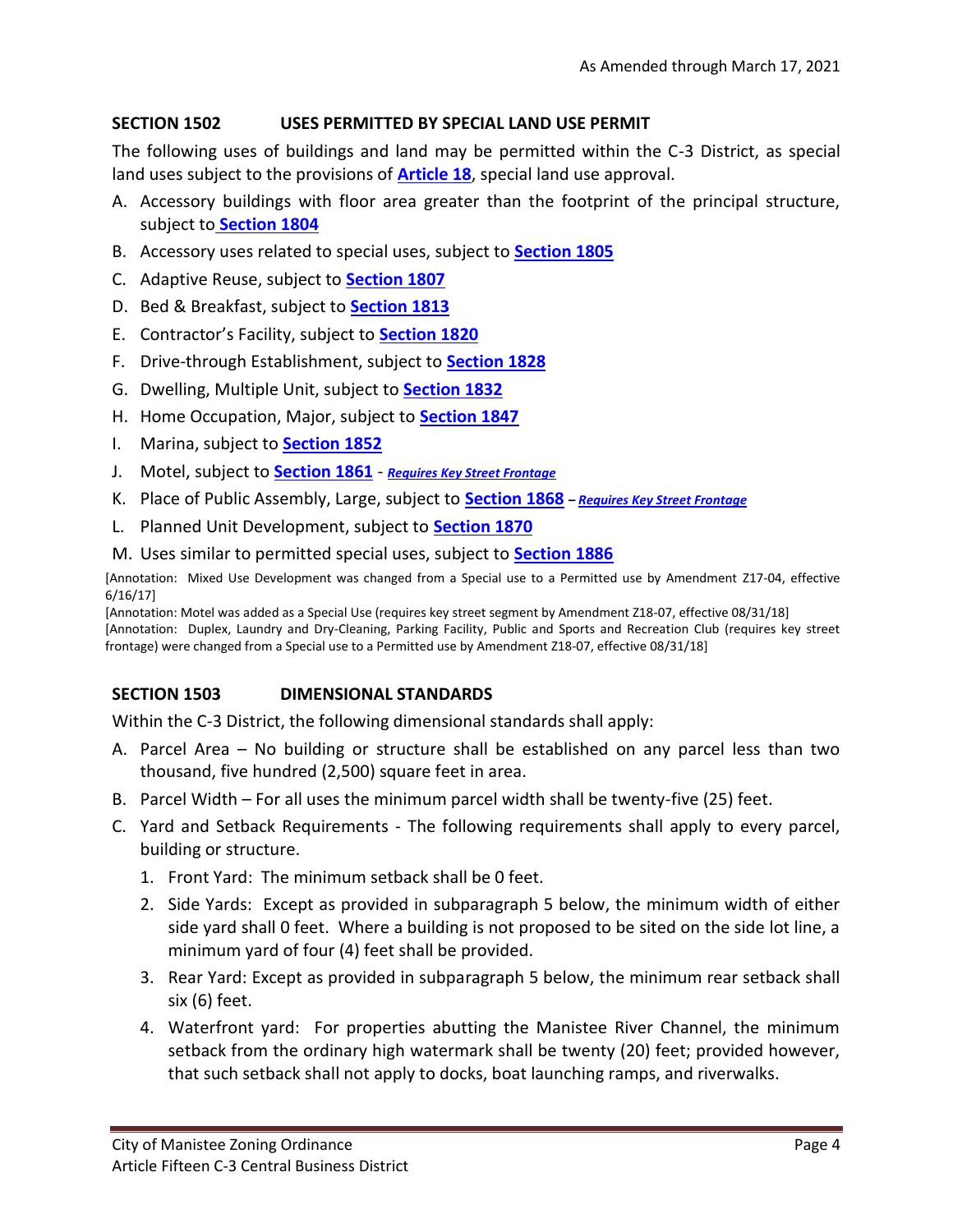- 5. When a proposed commercial use is contiguous to an parcel in the R-1, R-2 or R-3 districts, the Planning Commission may require and additional buffer consisting of a ten (10) foot side and/or rear setback, a four (4) foot high landscaped berm or solid fence up to six (6) feet in height, or any combination thereof.
- D. Building Height. Except as a part of a Planned Unit Development, no structure in the C-3 District shall exceed the lesser of four (4) stories or fifty (50) feet in height.
- E. Living Area: No dwelling unit shall be constructed in the C-3 District which has less than five hundred (500) square feet of living area.
- F. Lot Coverage: Up to 100% of the parcel area may be covered by buildings.

### **SECTION 1504 UPPER STORY DWELLINGS**

- A. Upper story dwellings are permitted in existing structures within the C-3 district. New structures proposing upper story dwellings shall be governed as a mixed use.
- B. Upper story dwellings shall be accessed by a secure entrance dedicated for the exclusive use of building residents and guests.
- C. No commercial or office use shall be located on the same floor as a residential use.
- D. No dwelling unit shall exceed a maximum of two (2) bedrooms.
- E. Each dwelling unit shall have a minimum floor area of five hundred (500) square feet.
- F. A basic site plan shall be required and reviewed by the Zoning Administrator per **[Section](http://www.manisteemi.gov/DocumentCenter/View/1521)  [2201, A](http://www.manisteemi.gov/DocumentCenter/View/1521)**.

### **SECTION 1505 Street/ Ground Floor Accessory Dwelling Standards**

- A. Street/Ground Floor Accessory Dwellings are permitted in existing structures within the C-3 district. New structures proposing lower story dwellings shall be governed as a mixed use.
- B. Street/Ground Floor Accessory Dwellings shall be accessed by a secure and separate entrance dedicated for the exclusive use of building residents and guests.
- C. Street/Ground Floor Accessory Dwellings shall have a maximum of three (3) bedrooms.
- D. Street/Ground Floor Accessory Dwellings shall have a minimum floor area of five hundred (500) square feet.
- E. The core living area of a Street/Ground Floor Accessory Dwelling is defined as the common living area and kitchen and shall exclude all bathrooms, closets, porches, decks, and storage areas.
- F. The core living area of any Street/Ground Floor Accessory Dwelling shall be a minimum of three hundred (300) square feet.
- G. Bedrooms of Street/Ground Floor Accessory Dwellings shall have a minimum floor area of one hundred (100) square feet.